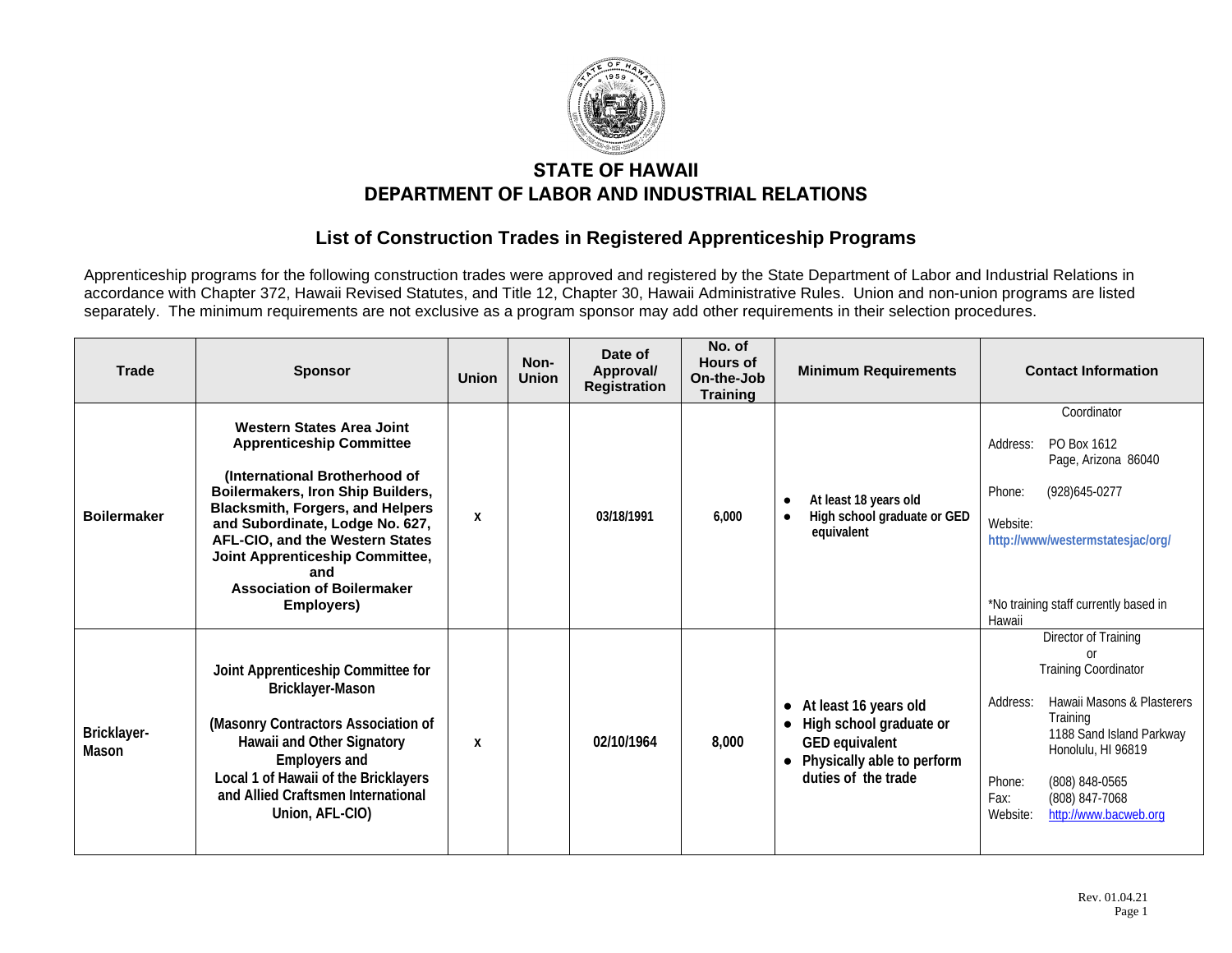| <b>Trade</b>           | <b>Sponsor</b>                                                                                                                                                                                                                                                                                                                                                   | <b>Union</b> | Non-<br><b>Union</b> | Date of<br>Approval/<br><b>Registration</b> | No. of<br><b>Hours of</b><br>On-the-Job<br><b>Training</b> | <b>Minimum Requirements</b>                                                                                                                                                                                                                         | <b>Contact Information</b>                                                                                                                                                                                                                                                                            |
|------------------------|------------------------------------------------------------------------------------------------------------------------------------------------------------------------------------------------------------------------------------------------------------------------------------------------------------------------------------------------------------------|--------------|----------------------|---------------------------------------------|------------------------------------------------------------|-----------------------------------------------------------------------------------------------------------------------------------------------------------------------------------------------------------------------------------------------------|-------------------------------------------------------------------------------------------------------------------------------------------------------------------------------------------------------------------------------------------------------------------------------------------------------|
| Carpenter              | <b>Carpenters Joint Apprenticeship</b><br>Committee<br>aka Hawaii Carpenters<br><b>Apprenticeship and Training</b><br>Program<br>(General Contractors Association of<br>Hawaii and Building Industry Labor<br><b>Association and Other Signatory</b><br>Contractors and the<br>United Brotherhood of Carpenters<br>and Joiners of America, Local 745<br>AFL-CIO) | X            |                      | 04/01/1964                                  | 8,000                                                      | • At least 17 years old<br>• High school diploma or<br>equivalent education, or<br>equivalent work experience<br>• Pass basic math test<br>• Complete questionnaire<br>Able to lift 75 lbs.                                                         | Director of Training<br>1311 Houghtailing Street<br>Address:<br>Room 201<br>Honolulu, HI 96817<br>Phone:<br>(808) 848-0794 Ext. 5<br>(808) 841-5961<br>Fax:<br>(808) 841-0300<br>http://www.carpenters.org/<br>Website:                                                                               |
| Carpenter              | <b>Associated Builders and Contractors</b><br><b>Apprenticeship Committee</b>                                                                                                                                                                                                                                                                                    |              | X                    | 02/08/1990                                  | 8,000                                                      | • At least 18 years old<br>• High school diploma or<br>GED<br>• Full-time employee of a<br>member company for a<br>period of not less than six<br>continuous weeks<br>• Legally able to work<br>• Physically able to perform<br>duties of the trade | Director of Training<br>Address: 1375 Dillingham Blvd.<br>Suite 200<br>Honolulu, HI 96817<br>Phone:<br>(808) 845-4887<br>(808) 847-7876<br>Fax:<br>http://www.abchawaii.org/<br>Website:                                                                                                              |
| <b>Cement Finisher</b> | Joint Apprenticeship Committee for<br><b>Cement Finishers</b><br>(Operative Plasterers and Cement<br>Finishers International Association,<br>Local 630, AFL-CIO, and<br>Local 1 of the International Union of<br>Bricklayers and Allied Craftsmen,<br>AFL-CIO)                                                                                                   | X            |                      | 04/01/1961                                  | 8,000                                                      | • At least 16 years old<br>• Physically able to perform<br>duties of the trade                                                                                                                                                                      | Director of Training<br>$\Omega$ r<br><b>Training Coordinator</b><br>Hawaii Masons &<br>Address:<br><b>Plasterers Training</b><br>1188 Sand Island Parkway<br>Honolulu, HI 96819<br>Phone:<br>(808) 848-0565<br>(808) 847-7068<br>Fax:<br>http://www.opcmia.org/<br>Website:<br>http://www.bacweb.org |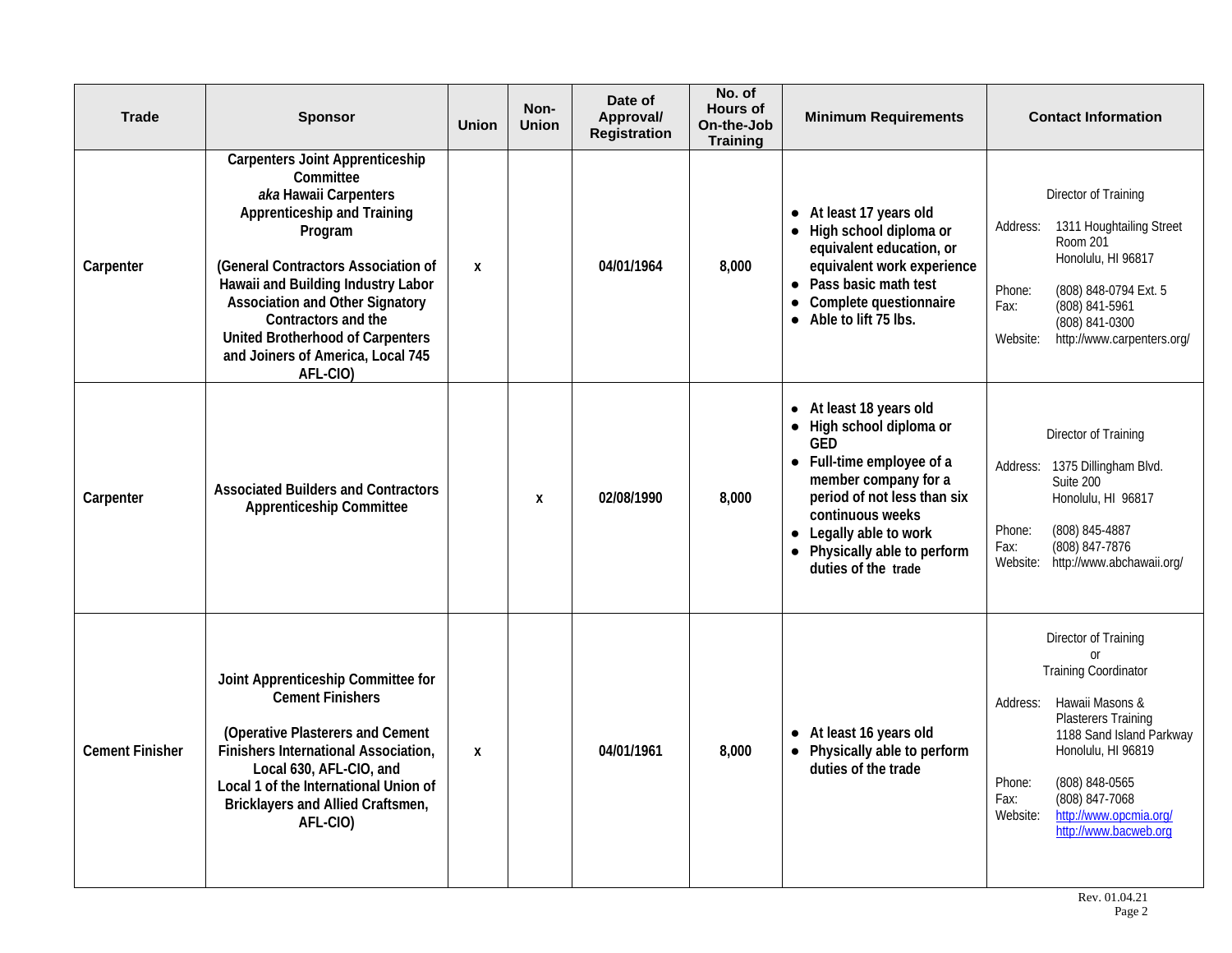| <b>Trade</b>                                 | <b>Sponsor</b>                                                                                                                                                                                                                                                                                                                                             | <b>Union</b> | Non-<br><b>Union</b> | Date of<br>Approval/<br><b>Registration</b> | No. of<br><b>Hours of</b><br>On-the-Job<br><b>Training</b> | <b>Minimum Requirements</b>                                                                                                                                                                                                                                                                                   | <b>Contact Information</b>                                                                                                                                                                                                     |
|----------------------------------------------|------------------------------------------------------------------------------------------------------------------------------------------------------------------------------------------------------------------------------------------------------------------------------------------------------------------------------------------------------------|--------------|----------------------|---------------------------------------------|------------------------------------------------------------|---------------------------------------------------------------------------------------------------------------------------------------------------------------------------------------------------------------------------------------------------------------------------------------------------------------|--------------------------------------------------------------------------------------------------------------------------------------------------------------------------------------------------------------------------------|
| <b>Construction Craft</b><br>Laborer         | Hawaii Laborers' Joint<br><b>Apprenticeship Committee</b><br>(International Union of North<br>America, Local 368, and<br><b>Signatory Contractors Association)</b>                                                                                                                                                                                         | X            |                      | 02/11/2000                                  | 4,000                                                      | • At least 18 years old<br>• High school diploma or<br><b>GED</b><br>• Driver's license<br>• Successfully complete Pre-<br><b>Construction Apprentice</b><br><b>Evaluation Course</b>                                                                                                                         | Director of Training<br>Address: 96-138 Farrington Hwy.<br>Pearl City, HI 96782<br>(808) 455-7979<br>Phone:<br>(808) 456-8689<br>Fax:<br>http://www.liuna.org/<br>Website:                                                     |
| Construction<br>Equipment<br>Operator        | Hawaii Joint Apprenticeship<br>Committee for<br><b>Operating Engineers</b><br>(General Contractors Labor<br><b>Association and the Building</b><br>Industry Labor Association and<br><b>International Union of Operating</b><br>Engineers,<br>Local Union #3, AFL-CIO)                                                                                     | X            |                      | 11/14/1967                                  | 6,000                                                      | • At least 18 years old<br>• High school diploma or<br><b>GED or C-based test</b><br>• Physically able to perform<br>duties of the trade<br>• School transcripts<br>Driver's license<br>• Current State DOT PUC<br>physical<br>• Pass industry or general<br>knowledge test<br>• Have reliable transportation | State Administrator<br>Address: P.O. Box 428<br>Kahuku, HI 96731-0428<br>(808) 232-2001<br>Phone:<br>(808) 232-2217<br>Fax:<br>http://oe3.org/training/<br>Website:                                                            |
| Drywall, Acoustic<br>and Lather<br>Installer | <b>Carpenters Joint Apprenticeship</b><br>Committee<br>aka Hawaii Carpenters<br>Apprenticeship and Training<br>Program<br>(General Contractors Association of<br>Hawaii and Building Industry Labor<br><b>Association and Other Signatory</b><br>Contractors and the<br>United Brotherhood of Carpenters<br>and Joiners of America, Local 745,<br>AFL-CIO) | X            |                      | 04/06/1988                                  | 8,000                                                      | • At least 17 years old<br>• High school diploma or<br><b>GED</b><br>• Complete questionnaire<br>Pass basic math test<br>$\bullet$<br>• Able to lift 100 lbs.                                                                                                                                                 | Director of Training<br>1311 Houghtailing Street<br>Address:<br><b>Room 201</b><br>Honolulu, HI 96817<br>(808) 848-0794 Ext. 5<br>Phone:<br>(808) 848-5961<br>Fax:<br>(808) 841-0300<br>http://www.carpenters.org/<br>Website: |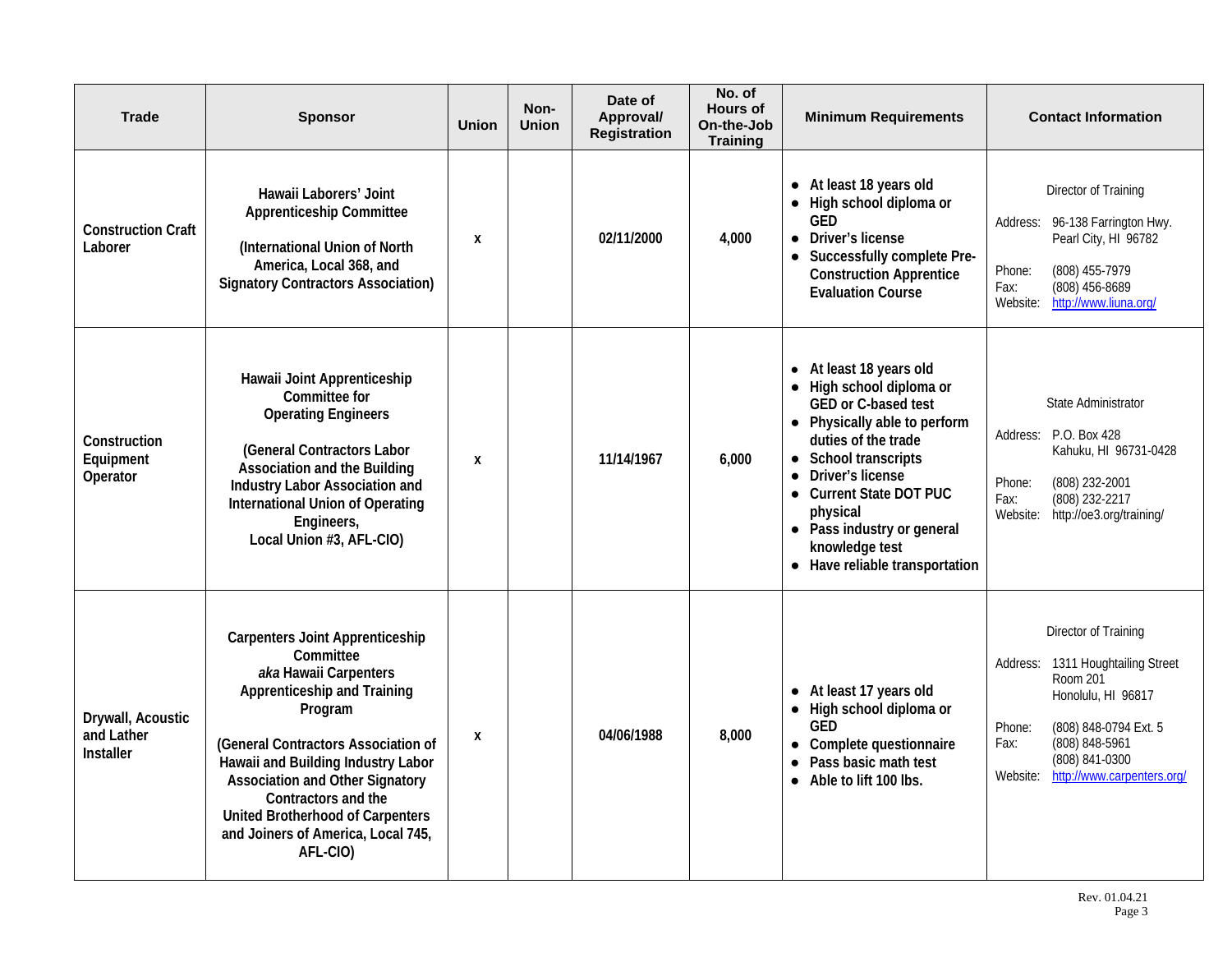| <b>Trade</b>                | <b>Sponsor</b>                                                                                                                                                                                       | <b>Union</b> | Non-<br><b>Union</b> | Date of<br>Approval/<br><b>Registration</b> | No. of<br><b>Hours of</b><br>On-the-Job<br><b>Training</b> | <b>Minimum Requirements</b>                                                                                                                                                                                                                                                                                                                                                        | <b>Contact Information</b>                                                                                                                                                                         |
|-----------------------------|------------------------------------------------------------------------------------------------------------------------------------------------------------------------------------------------------|--------------|----------------------|---------------------------------------------|------------------------------------------------------------|------------------------------------------------------------------------------------------------------------------------------------------------------------------------------------------------------------------------------------------------------------------------------------------------------------------------------------------------------------------------------------|----------------------------------------------------------------------------------------------------------------------------------------------------------------------------------------------------|
| Electrician                 | <b>Associated Builders and Contractors</b><br><b>Apprenticeship Committee</b>                                                                                                                        |              | X                    | 02/08/1990                                  | 10,000                                                     | • At least 18 years old<br>• High school diploma or<br>GED<br>• Full-time employee of a<br>member company for a<br>period of not less than six<br>continuous weeks<br>Legally able to work<br>Physically able to perform<br>duties of the trade<br>• Pass eye examination for<br>color blindness<br>• Completed one-year high<br>school algebra (not pre-<br>algebra)              | Director of Training<br>1375 Dillingham Blvd.<br>Address:<br>Suite 200<br>Honolulu, HI 96817<br>(808) 845-4887<br>Phone:<br>(808) 847-7876<br>Fax:<br>Website:<br>http://www.abchawaii.org/        |
| (Electrician)<br>Wireperson | Hawaii Electricians Joint<br><b>Apprenticeship Committee</b><br>(International Brotherhood of<br><b>Electrical Workers (IBEW)</b><br>Local 1186, AFL-CIO, and<br><b>Signatory Employers)</b>         | X            |                      | 04/08/1947                                  | 10,000                                                     | At least 18 years old<br>• High school diploma or<br><b>GED</b><br>• Complete the National Joint<br>Apprenticeship and<br><b>Training Committee Math</b><br>Course or one-year high<br>school Algebra 1<br>• Transcript of high school<br>or post high school<br>courses<br>• Pass industry aptitude test<br>to qualify for oral interview<br>Application fee (non-<br>refundable) | Apprenticeship or Training Coordinator<br>1935 Hau Street<br>Address:<br>Room 301<br>Honolulu, HI 96819<br>(808) 847-0629<br>Phone:<br>(808) 843-8818<br>Fax:<br>http://www.njatc.org/<br>Website: |
| Elevator<br>Constructor     | <b>International Union of</b><br><b>Elevator Constructors Local 126</b><br>Joint Apprenticeship Committee<br>(International Union of Elevator<br>Constructors, Local 126<br>and Signatory Employers) | X            |                      | 03/27/2003                                  | 6,800                                                      | • At least 18 years old<br>High school diploma or<br><b>GED</b><br>• School transcripts<br>Pass aptitude test (math,<br>reading)<br>• Pass medical exam<br>• Physically able to perform<br>duties of the trade                                                                                                                                                                     | <b>Business Representative</b><br>707 Alakea Street<br>Address:<br>Room 314<br>Honolulu, HI 96813<br>Phone:<br>(808) 536-8653<br>(808) 537-3779<br>Fax:<br>Website:<br>http://iuec.org/            |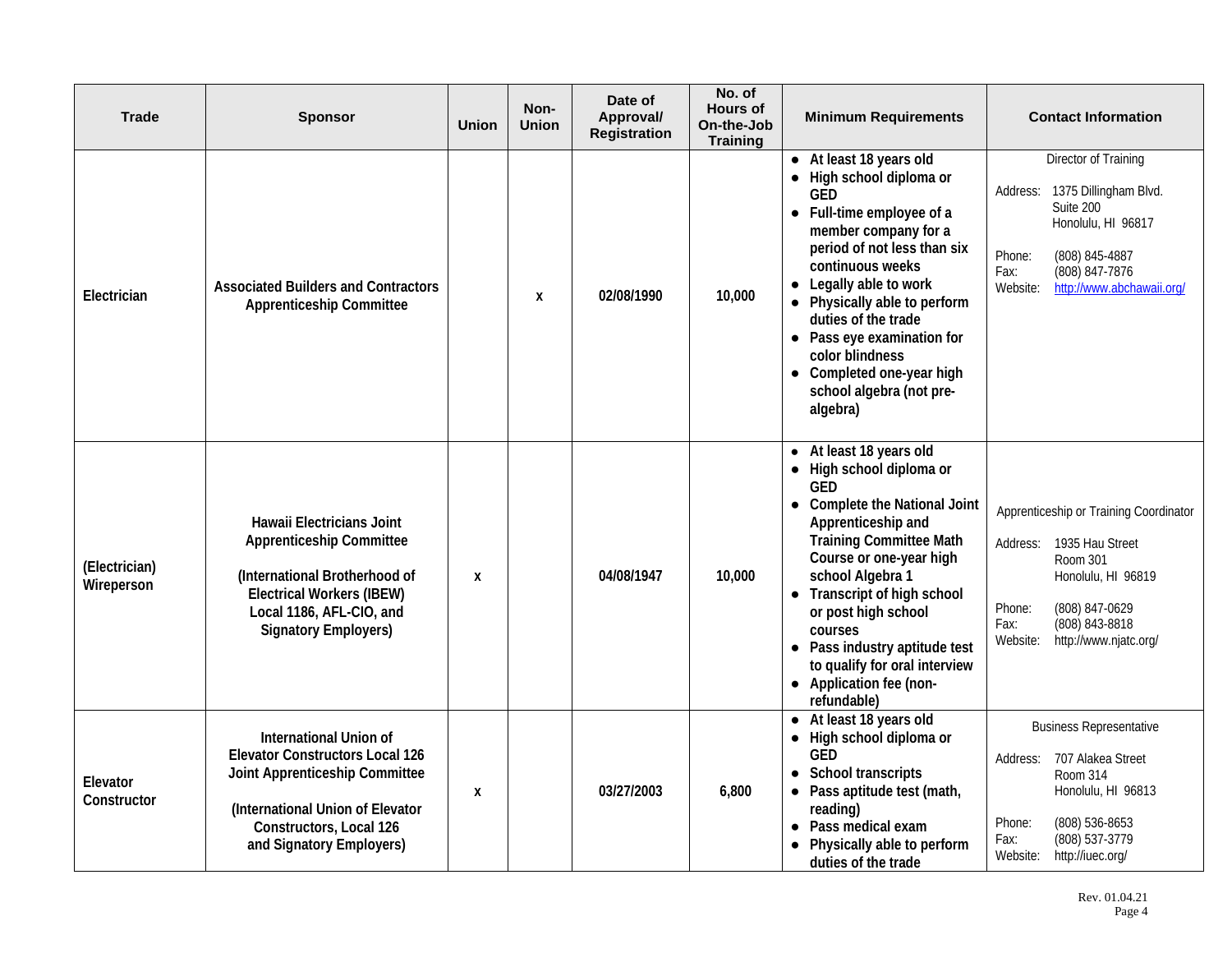| <b>Trade</b>                                     | <b>Sponsor</b>                                                                                                                                                                                                                                                                                                                                                         | <b>Union</b> | Non-<br><b>Union</b> | Date of<br>Approval/<br><b>Registration</b> | No. of<br><b>Hours of</b><br>On-the-Job<br><b>Training</b> | <b>Minimum Requirements</b>                                                                                                                                                                        | <b>Contact Information</b>                                                                                                                                                          |
|--------------------------------------------------|------------------------------------------------------------------------------------------------------------------------------------------------------------------------------------------------------------------------------------------------------------------------------------------------------------------------------------------------------------------------|--------------|----------------------|---------------------------------------------|------------------------------------------------------------|----------------------------------------------------------------------------------------------------------------------------------------------------------------------------------------------------|-------------------------------------------------------------------------------------------------------------------------------------------------------------------------------------|
| <b>Fire Sprinkler</b><br>Fitter                  | Honolulu Joint Apprenticeship and<br>Training Committee for the Plumbing<br>and Pipefitting Industry<br>aka JATC of UA Plumbers and<br>Fitters, Local 675, AFL-CIO, and<br><b>PAMCAH</b><br>(Plumbing and Mechanical<br><b>Contractors Association of Hawaii</b><br>and<br>United Association of Plumbers and<br>Pipefitters Local 675, AFL-CIO)                       | X            |                      | 10/19/1992                                  | 10,000                                                     | • At least 17 years old<br>High school diploma or<br><b>GED</b><br>• School transcripts<br>• Pass placement evaluation<br>with minimum score of 70%<br>• Driver's license                          | <b>Training Coordinator</b><br>720 Iwilei Road, Suite 222<br>Address:<br>Honolulu, HI 96817<br>(808) 456-0585<br>Phone:<br>(808) 456-7131<br>Fax:<br>Website:<br>http://www.ua.org/ |
| <b>Floor Layer</b>                               | Joint Apprenticeship and Training<br><b>Committee for Floor Layers</b><br>(Hawaii Floor Covering Association<br>and Carpet, Linoleum, and<br>Soft Tile Union Local 1926, AFL-CIO)                                                                                                                                                                                      | χ            |                      | 02/17/1966                                  | 8,000                                                      | • At least 18 years old<br>Driver's license<br>$\bullet$<br>Distinguish colors<br>$\bullet$<br>• High school diploma or<br>equivalent<br>• Physically able to perform<br>duties                    | <b>Training Coordinator</b><br>2240 Young Street<br>Address:<br>Honolulu, HI 96826<br>(808) 942-3988<br>Phone:<br>Fax:<br>(808) 946-6667<br>http://www.iupat.org/<br>Website:       |
| Glazier                                          | Joint Apprenticeship Committee for<br>Glaziers, Architectural Metal and<br><b>Glassworkers Industry</b><br>aka Glaziers, Architectural Metal and<br><b>Glassworkers JATC</b><br>(Glass/Metal Contractors<br>Association of Hawaii and<br>Other Signatory Contractors and the<br>Glaziers, Architectural Metal and<br><b>Glassworkers Union</b><br>Local 1889, AFL-CIO) | X            |                      | 04/01/2001                                  | 10,000                                                     | • At least 18 years old<br>• High school diploma or<br><b>GED</b><br>• Driver's license<br>• Physically able to perform<br>duties of the trade                                                     | <b>Training Coordinator</b><br>Address:<br>2240 Young Street<br>Honolulu, HI 96826<br>(808) 942-3988<br>Phone:<br>(808) 946-6667<br>Fax:<br>Website:<br>http://www.iupat.org/       |
| <b>Hazardous Waste</b><br>Material<br>Technician | Hawaii Laborers; Union Local 368                                                                                                                                                                                                                                                                                                                                       | X            |                      | 9/19/2017                                   | 4000                                                       | At least 18 years old<br>High School Diploma or<br><b>GED</b><br>Possess a Valid<br>Driver's License<br>Pass a Pre-Evaluation<br>course<br>Physical abilities to<br>perform duties of the<br>trade | 96-138 Farrington Highway<br>Pearl City, Hawaii 96782<br>Phone (808) 455-7979                                                                                                       |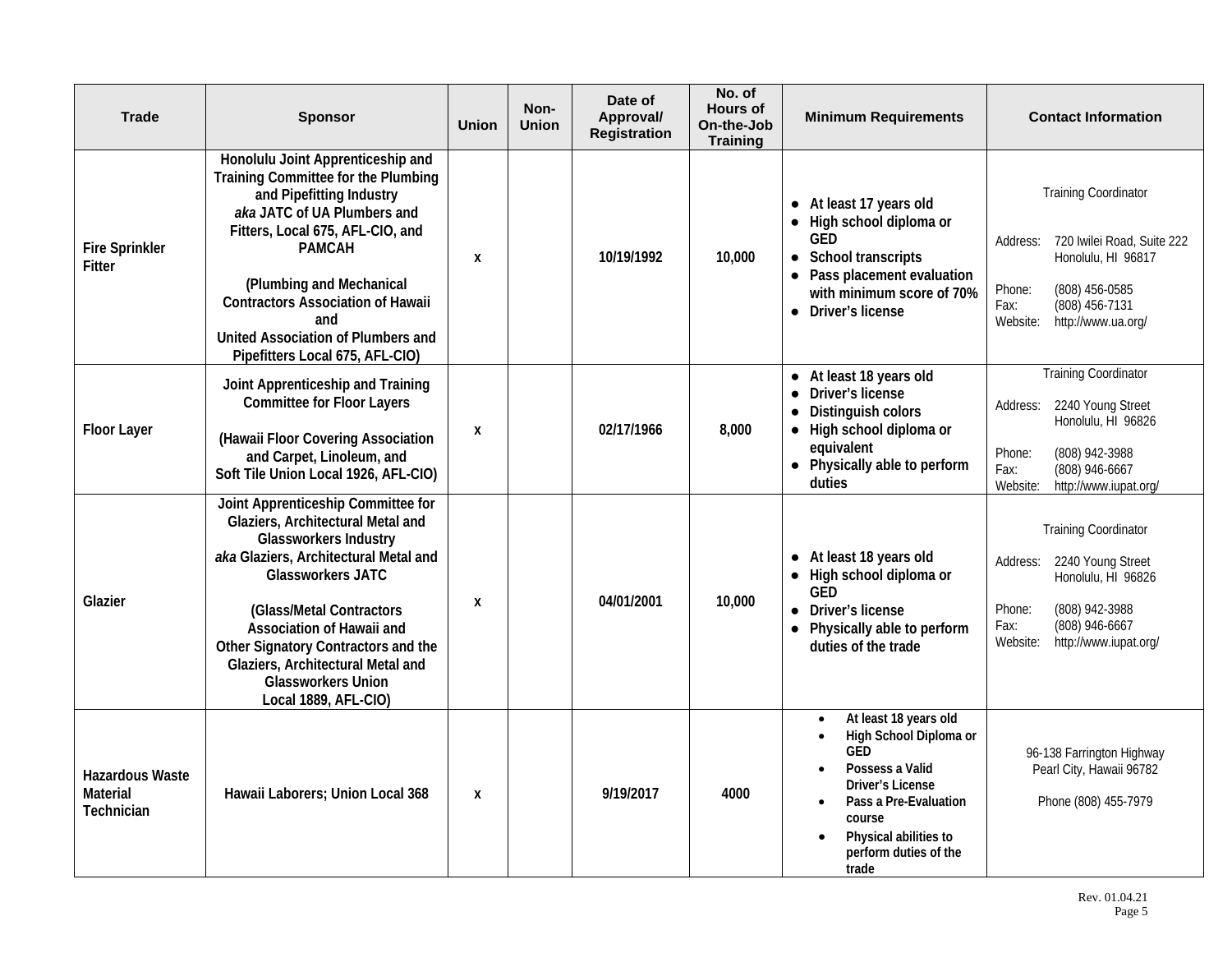| <b>Trade</b>                                 | <b>Sponsor</b>                                                                                                                                                                                                                                                                                     | <b>Union</b> | Non-<br><b>Union</b> | Date of<br>Approval/<br><b>Registration</b> | No. of<br><b>Hours of</b><br>On-the-Job<br><b>Training</b> | <b>Minimum Requirements</b>                                                                                                                                                                                                                                                                                                                                          | <b>Contact Information</b>                                                                                                                                                                  |
|----------------------------------------------|----------------------------------------------------------------------------------------------------------------------------------------------------------------------------------------------------------------------------------------------------------------------------------------------------|--------------|----------------------|---------------------------------------------|------------------------------------------------------------|----------------------------------------------------------------------------------------------------------------------------------------------------------------------------------------------------------------------------------------------------------------------------------------------------------------------------------------------------------------------|---------------------------------------------------------------------------------------------------------------------------------------------------------------------------------------------|
| <b>Heat and Frost</b><br>Insulator           | Honolulu Joint Apprenticeship<br>Committee for the<br><b>Heat and Frost Asbestos Insulator</b><br>Trade<br>(Heat and Frost Insulators and<br>Asbestos Workers, Local 132, and<br><b>Signatory Participating Employers)</b>                                                                         | X            |                      | 07/23/1971                                  | 10,000                                                     | • At least 18 years old<br>• High school diploma or<br>GED<br>• Physically able to perform<br>duties of the trade                                                                                                                                                                                                                                                    | <b>Training Coordinator</b><br>1019 Lauia Street<br>Address:<br>Bay #4<br>Kapolei, HI 96707<br>(808) 521-6405<br>Phone:<br>(808) 523-9861<br>Fax:<br>Website:<br>http://www.insulators.org/ |
| <b>Heavy Duty</b><br>Repairman and<br>Welder | Hawaii Joint Apprenticeship<br>Committee for<br><b>Operating Engineers</b><br>(General Contractors Labor<br>Association and the Building<br>Industry Labor Association and<br><b>International Union of Operating</b><br>Engineers,<br>Local Union #3, AFL-CIO)                                    | X            |                      | 11/14/1967                                  | 8,000                                                      | At least 18 years old<br>$\bullet$<br>• High school diploma or<br>GED or C-based test<br>• Physically able to perform<br>duties of the trade<br>School transcripts<br>$\bullet$<br>Driver's license<br>$\bullet$<br><b>Current State DOT PUC</b><br>$\bullet$<br>physical<br>• Ranked on general<br>knowledge and hands on<br>test<br>• Have reliable transportation | State Administrator<br>P.O. Box 428<br>Address:<br>Kahuku, HI 96731-0428<br>Phone:<br>(808) 232-2001<br>(808) 232-2217<br>Fax:<br>http://oe3.org/training/<br>Website:                      |
| Ironworker<br>Shop Fabricator /<br>Welder    | Hawaii Shopmen's Local 803<br>Joint Apprenticeship and Training<br>Committee<br>(International Association of Bridge,<br><b>Structural and Ornamental</b><br>Ironworkers, Local 803, AFL-CIO,<br>and<br><b>Participating Employers)</b>                                                            | X            |                      | 12/31/1963                                  | 8,000                                                      | • At least 18 years old<br>High school diploma or<br>$\bullet$<br>GED<br>Physically able to perform<br>$\bullet$<br>duties of the trade<br>• Must be sponsored by<br>employer who is signatory<br>to the Shopmen's Local 803<br>collective bargaining<br>agreement                                                                                                   | <b>Training Coordinator</b><br>94-497 Ukee Street<br>Address:<br>Waipahu, HI 96797<br>(808) 671-4344<br>Phone:<br>(808) 676-1144<br>Fax:<br>http://www.ironworkers.org/<br>Website:         |
| Ironworker<br>(Reinforcing)                  | Joint Apprenticeship Committee for<br>Ironworker (Reinforcing)<br>aka Ironworkers Joint<br><b>Apprenticeship Committee</b><br>(Reinforcing)<br>(International Association of Bridge,<br><b>Structural and Ornamental</b><br>Ironworkers, Local 625, AFL-CIO and<br><b>Participating Employers)</b> | X            |                      | 06/26/1953                                  | 6,000                                                      | • At least 16 years old<br>• Physically able to perform<br>duties of the trade                                                                                                                                                                                                                                                                                       | <b>Training Coordinator</b><br>94-497 Ukee Street<br>Address:<br>Waipahu, HI 96797<br>Phone:<br>(808) 671-8225<br>Fax:<br>(808) 676-1144<br>Website:<br>http://www.ironworkers.org/         |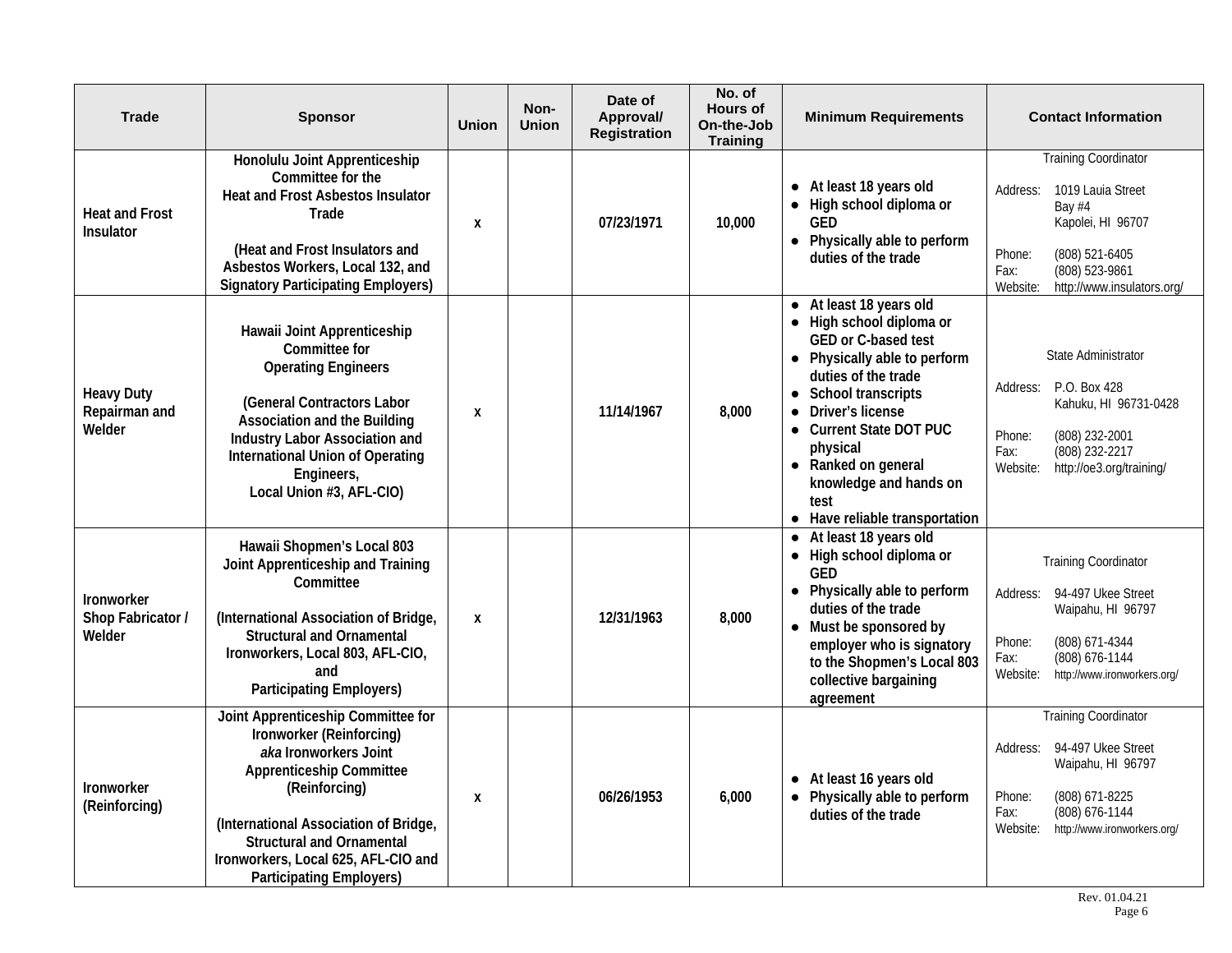| <b>Trade</b>                               | <b>Sponsor</b>                                                                                                                                                                                                                                                                                                                                            | <b>Union</b>     | Non-<br><b>Union</b> | Date of<br>Approval/<br><b>Registration</b> | No. of<br><b>Hours of</b><br>On-the-Job<br><b>Training</b> | <b>Minimum Requirements</b>                                                                                                                                                                                                            | <b>Contact Information</b>                                                                                                                                                                                              |
|--------------------------------------------|-----------------------------------------------------------------------------------------------------------------------------------------------------------------------------------------------------------------------------------------------------------------------------------------------------------------------------------------------------------|------------------|----------------------|---------------------------------------------|------------------------------------------------------------|----------------------------------------------------------------------------------------------------------------------------------------------------------------------------------------------------------------------------------------|-------------------------------------------------------------------------------------------------------------------------------------------------------------------------------------------------------------------------|
| Ironworker<br>(Structural)                 | Joint Apprenticeship Committee for<br>Ironworker (Structural)<br>aka Ironworkers Joint<br><b>Apprenticeship Committee</b><br>(Structural)<br>(International Association of Bridge,<br><b>Structural and Ornamental</b><br>Ironworkers, Local 625, AFL-CIO and<br><b>Participating Employers)</b>                                                          | X                |                      | 03/01/1961                                  | 6,000                                                      | • At least 16 years old<br>• Physically able to perform<br>duties of the trade                                                                                                                                                         | <b>Training Coordinator</b><br>94-497 Ukee Street<br>Address:<br>Waipahu, HI 96797<br>(808) 671-8225<br>Phone:<br>(808) 676-1144<br>Fax:<br>Website:<br>http://www.ironworkers.org/                                     |
| Landscape and<br><b>Irrigation Laborer</b> | Hawaii Laborers Union Local 368                                                                                                                                                                                                                                                                                                                           | X                |                      | 03/30/2016                                  | 4,000                                                      | • At least 18 years old<br>• High school diploma or<br>GED or 10th grade<br>education<br>Valid driver's license<br>$\bullet$<br>• Complete and pass the Pre-<br>Landscape and Irrigation<br><b>Apprentice Evaluation</b><br>Course     | <b>Director of Training</b><br>96-138 Farrington Hwy.<br>Address:<br>Pearl City, HI 96782<br>(808) 455-7979<br>Phone:<br>(808) 456-8689<br>Fax:<br>Website:<br>http://www.liuna.org/                                    |
| Millwright                                 | <b>Carpenters Joint Apprenticeship</b><br>Committee<br>aka Hawaii Carpenters<br>Apprenticeship and Training<br>Program<br>(General Contractors Association of<br>Hawaii and Building Industry Labor<br><b>Association and Other Signatory</b><br>Contractors and the<br>United Brotherhood of Carpenters<br>and Joiners of America, Local 745<br>AFL-CIO) | $\boldsymbol{x}$ |                      | 09/30/2019                                  | 8,000                                                      | • At least 17 years old<br>• High school diploma or<br>equivalent education, or<br>equivalent work experience<br>• Pass basic math test<br>Complete questionnaire<br>Able to lift 75 lbs.<br>$\bullet$                                 | Director of Training<br>1311 Houghtailing Street<br>Address:<br>Room 201<br>Honolulu, HI 96817<br>Phone:<br>(808) 848-0794 Ext. 5<br>(808) 841-5961<br>Fax:<br>(808) 841-0300<br>Website:<br>http://www.carpenters.org/ |
| Painter                                    | Joint Apprenticeship and Training<br><b>Committee for Painters</b><br>(Painting and Decorating<br><b>Contractors of Hawaii (PDCA)</b><br>and the International Union of<br>Painters and Allied Trades (IUPAT)<br>Local 1791, AFL-CIO)                                                                                                                     | X                |                      | 09/01/1961                                  | 8,000                                                      | At least 18 years old<br>$\bullet$<br>High school diploma or<br>GED<br>• Driver's license<br>Physically able to perform<br>the duties of the trade<br>• Pass color code vision test<br>Pass entry level test of<br>math and vocabulary | <b>Training Coordinator</b><br>2240 Young Street<br>Address:<br>Honolulu, HI 96826<br>Phone:<br>(808) 947-6606<br>(808) 942-0195<br>Fax:<br>http://www.dc50.org/<br>Websites:<br>http://www.iupat.org/                  |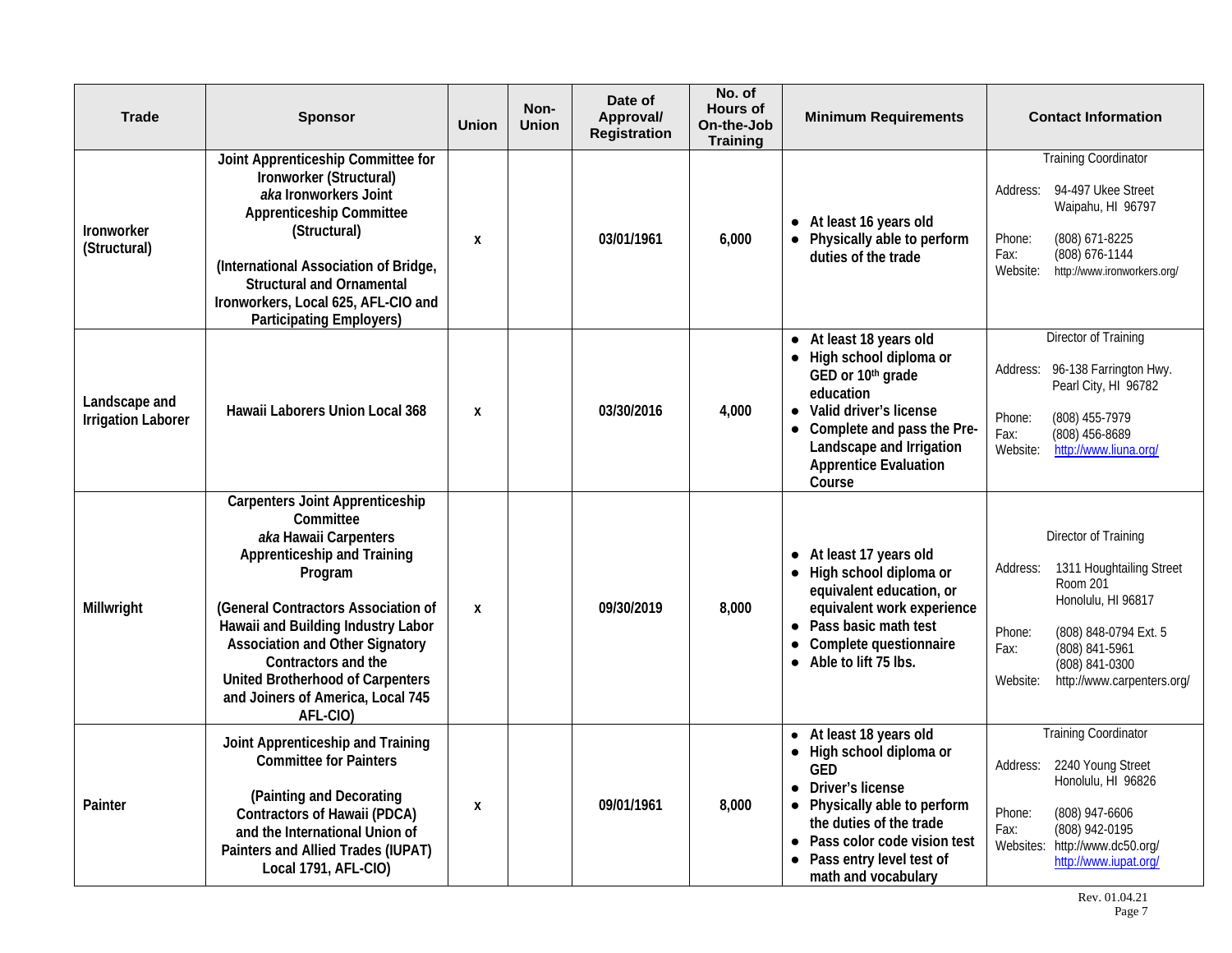| Trade                           | <b>Sponsor</b>                                                                                                                                                                                                                                                   | <b>Union</b> | Non-<br><b>Union</b> | Date of<br>Approval/<br>Registration | No. of<br><b>Hours of</b><br>On-the-Job<br><b>Training</b> | <b>Minimum Requirements</b>                                                                                                                                                                                                                                                                                                          | <b>Contact Information</b>                                                                                                                                                                  |
|---------------------------------|------------------------------------------------------------------------------------------------------------------------------------------------------------------------------------------------------------------------------------------------------------------|--------------|----------------------|--------------------------------------|------------------------------------------------------------|--------------------------------------------------------------------------------------------------------------------------------------------------------------------------------------------------------------------------------------------------------------------------------------------------------------------------------------|---------------------------------------------------------------------------------------------------------------------------------------------------------------------------------------------|
| Painter                         | <b>Associated Builders and Contractors</b><br><b>Apprenticeship Committee</b>                                                                                                                                                                                    |              | X                    | 05/02/1990                           | 8,000                                                      | • At least 18 years old<br>• Full-time employee of a<br>member company for a<br>period of not less than six<br>continuous weeks<br>Legally able to work<br>• Physically able to perform<br>duties of the trade<br>• Pass physical examination<br>if required by Committee                                                            | Director of Training<br>1375 Dillingham Blvd.<br>Address:<br>Suite 200<br>Honolulu, HI 96817<br>(808) 845-4887<br>Phone:<br>Fax:<br>(808) 847-7876<br>http://www.abchawaii.org/<br>Website: |
| Painter                         | Color Dynamics, Inc.                                                                                                                                                                                                                                             |              | X                    | 12/01/1989                           | 8,000                                                      | • At least 16 years old<br>• Physically fit to perform<br>duties of the trade<br>Must not be color blind<br>$\bullet$                                                                                                                                                                                                                | President<br>816 Gulick Avenue<br>Address:<br>Honolulu, HI 96819<br>(808) 848-7000<br>Phone:<br>(808) 842-0800<br>Fax:<br>Website:<br>http://www.colordynamics.com                          |
| Painter                         | Kawika's Painting                                                                                                                                                                                                                                                |              | X                    | 10/01/1984                           | 8,000                                                      | • At least 16 years old<br>• Physically fit to perform<br>duties of the trade<br>• Must not be color blind                                                                                                                                                                                                                           | President<br>2147 Eluwene Street<br>Address:<br>Honolulu, HI 96819<br>Phone:<br>(808) 848-0003<br>Fax:<br>(808) 842-1908<br>Website:<br>http://www.kawikaspainting.com                      |
| Paving<br>Equipment<br>Operator | Hawaii Joint Apprenticeship<br><b>Committee for Operating Engineers</b><br>(General Contractors Labor<br><b>Association and the Building</b><br>Industry Labor Association and<br><b>International Union of Operating</b><br>Engineers, Local Union #3, AFL-CIO) | $\mathbf X$  |                      | 04/29/2010                           | 4,000                                                      | At least 18 years old<br>• High school diploma or<br>GED or C-based test<br>Physically able to perform<br>duties of the trade<br>• School transcripts<br>• Driver's license showing<br>address in HI<br>• Current State DOT PUC<br>physical<br>Ranked on general<br>knowledge and hands on<br>test<br>• Have reliable transportation | State Administrator<br>P.O. Box 428<br>Address:<br>Kahuku, HI 96731-0428<br>(808) 232-2001<br>Phone:<br>(808) 232-2217<br>Fax:<br>Website:<br>http://oe3.org/training/                      |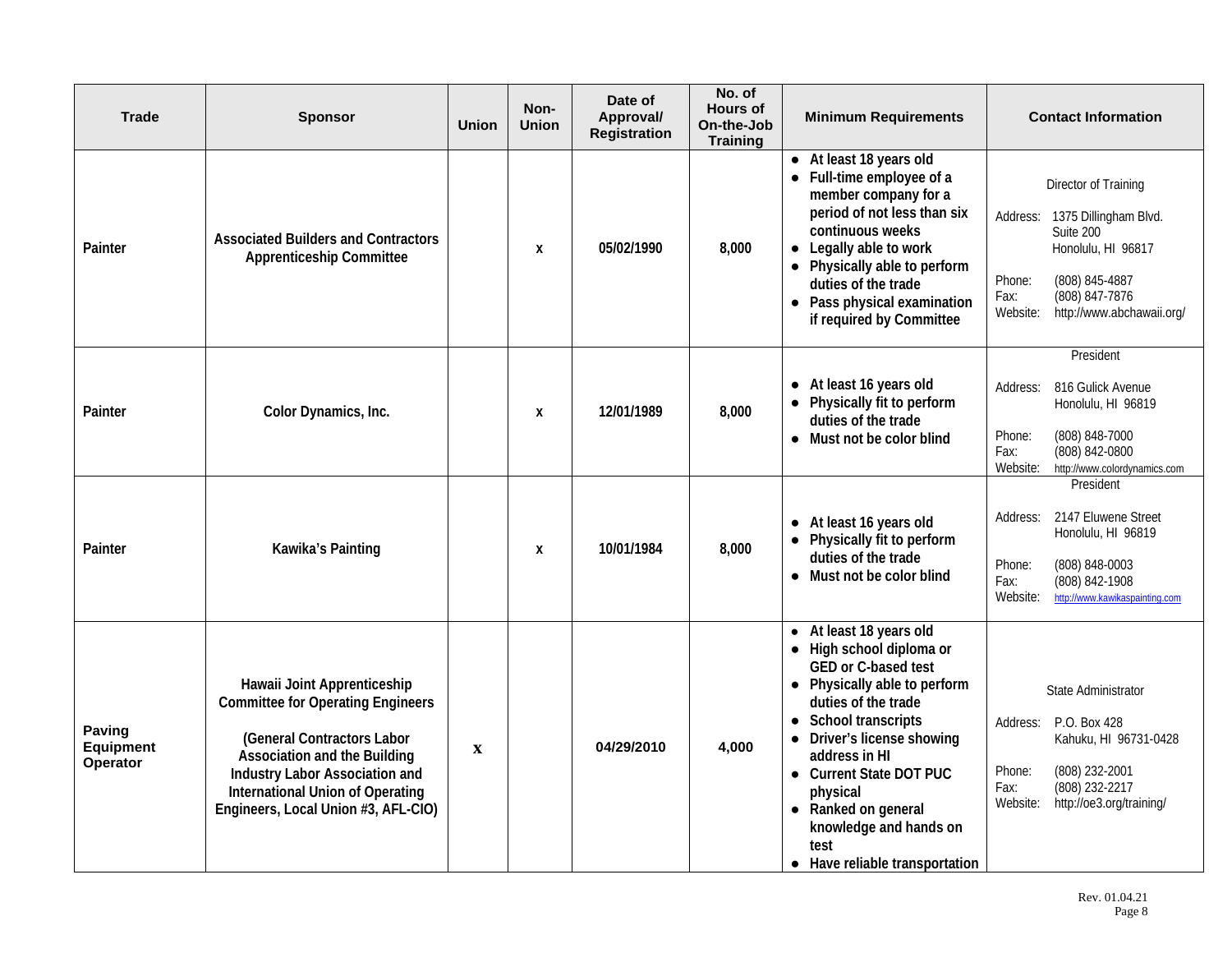| <b>Trade</b>                       | <b>Sponsor</b>                                                                                                                                                                                                                                                                                                                                          | <b>Union</b> | Non-<br><b>Union</b> | Date of<br>Approval/<br><b>Registration</b> | No. of<br><b>Hours of</b><br>On-the-Job<br><b>Training</b> | <b>Minimum Requirements</b>                                                                                                                                                                                                                                                 | <b>Contact Information</b>                                                                                                                                                                                                                                                                        |
|------------------------------------|---------------------------------------------------------------------------------------------------------------------------------------------------------------------------------------------------------------------------------------------------------------------------------------------------------------------------------------------------------|--------------|----------------------|---------------------------------------------|------------------------------------------------------------|-----------------------------------------------------------------------------------------------------------------------------------------------------------------------------------------------------------------------------------------------------------------------------|---------------------------------------------------------------------------------------------------------------------------------------------------------------------------------------------------------------------------------------------------------------------------------------------------|
| Plasterer                          | Joint Apprenticeship Committee for<br><b>Plasterers</b><br>(Pacific Bureau for Lathing and<br>Plastering<br>and the<br><b>Operative Plasterers and Cement</b><br>Finishers Association of the U.S. and<br>Canada, Local 630, AFL-CIO)                                                                                                                   | X            |                      | 06/30/1959                                  | 8,000                                                      | At least 16 years old<br>• Physically able to perform<br>duties of the trade                                                                                                                                                                                                | Director of Training<br><sub>or</sub><br><b>Training Coordinator</b><br>Hawaii Masons &<br>Address:<br>Plasterers Training<br>1188 Sand Island Parkway<br>Honolulu, HI 96819<br>(808) 848-0565<br>Phone:<br>(808) 847-7068<br>Fax:<br>http://www.opcmia.org/<br>Website:<br>http://www.bacweb.org |
| Plumber                            | Honolulu Joint Apprenticeship and<br>Training Committee for the Plumbing<br>and Pipefitting Industry<br>aka JATC of UA Plumbers and<br>Fitters, Local 675, AFL-CIO, and<br><b>PAMCAH</b><br>(Plumbing and Mechanical<br><b>Contractors Association of Hawaii</b><br>and<br><b>United Association of Plumbers and</b><br>Pipefitters Local 675, AFL-CIO) | X            |                      | 11/14/1952                                  | 10,000                                                     | • At least 17 years old<br>• High school diploma or<br><b>GED</b><br><b>School transcripts</b><br>$\bullet$<br>• Pass placement evaluation<br>with a minimum score of<br>70%<br>• Driver's license                                                                          | <b>Training Coordinator</b><br>720 Iwilei Road, Suite 222<br>Address:<br>Honolulu, HI 96817<br>(808) 456-0585<br>Phone:<br>Fax:<br>(808) 456-7131<br>Website:<br>http://www.ua.org/                                                                                                               |
| Plumber                            | <b>Associated Builders and Contractors</b><br><b>Apprenticeship Committee</b>                                                                                                                                                                                                                                                                           |              | $\mathbf{x}$         | 02/02/1999                                  | 10,000                                                     | • At least 18 years old<br>• Full-time employee of a<br>member company for a<br>period of not less than six<br>continuous weeks<br>• Legally able to work<br>• Physically able to perform<br>duties of the trade<br>• Pass physical examination<br>if required by Committee | Director of Training<br>1375 Dillingham Blvd.<br>Address:<br>Suite 200<br>Honolulu, HI 96817<br>Phone:<br>(808) 845-4887<br>(808) 847-7876<br>Fax:<br>http://www.abchawaii.org/<br>Website:                                                                                                       |
| Pointer-Caulker-<br>Weatherproofer | Joint Apprenticeship Committee for<br>Pointer-Caulker-Weatherproofer<br>(Pointing, Caulking and<br><b>Weatherproofing Contractors</b>                                                                                                                                                                                                                   | X            |                      | 08/23/1995                                  | 6,000                                                      | • At least 16 years old<br>• High school graduate or<br><b>GED equivalent</b><br>• Physically able to perform<br>duties of the trade                                                                                                                                        | Director of Training<br>or<br><b>Training Coordinator</b><br>Address: Hawaii Masons &                                                                                                                                                                                                             |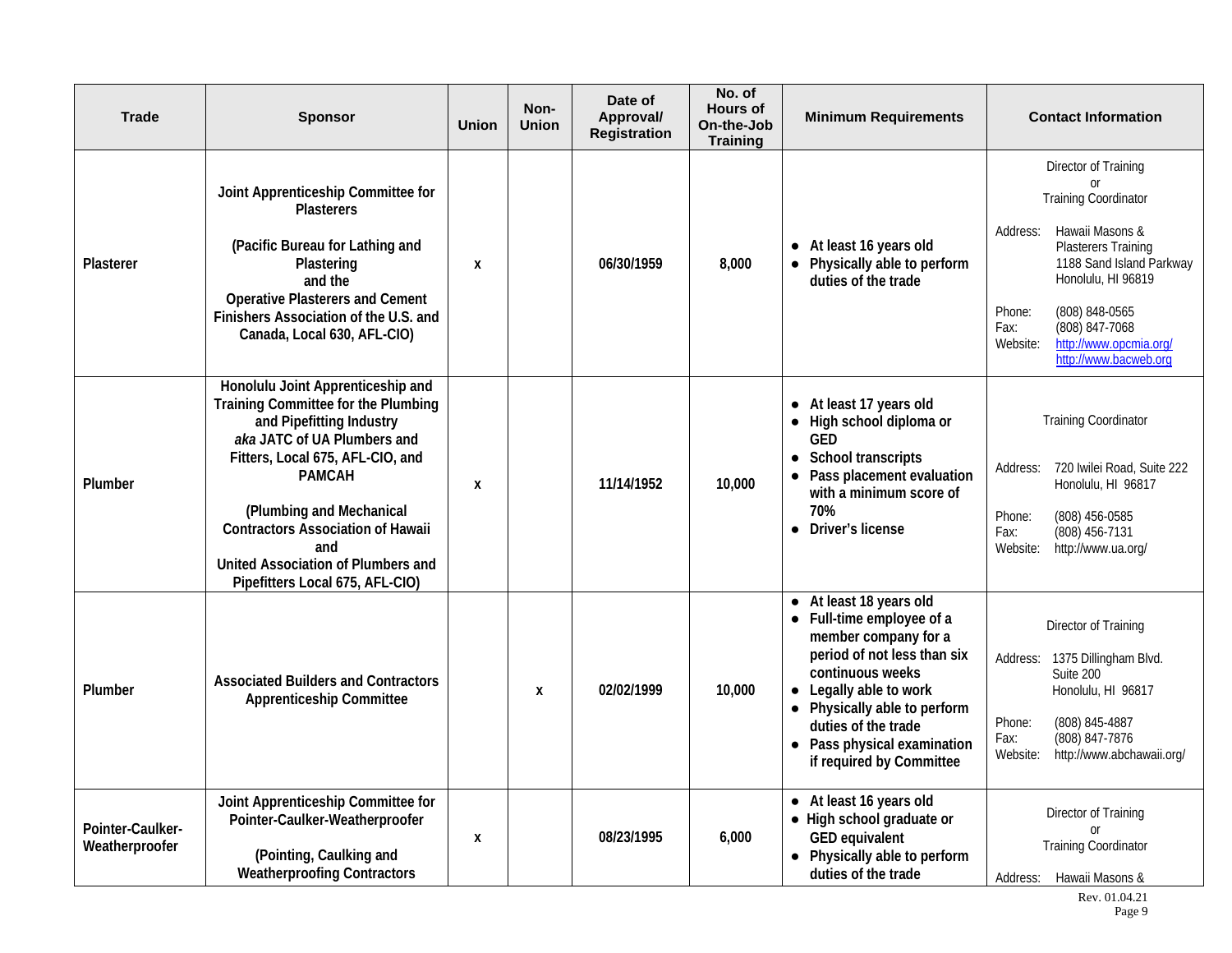| <b>Trade</b>                      | <b>Sponsor</b>                                                                                                                                                                                                                                                                                                                                   | <b>Union</b> | Non-<br><b>Union</b> | Date of<br>Approval/<br><b>Registration</b> | No. of<br><b>Hours of</b><br>On-the-Job<br><b>Training</b> | <b>Minimum Requirements</b>                                                                                                                                                                                   |                                        | <b>Contact Information</b>                                                                                                                              |
|-----------------------------------|--------------------------------------------------------------------------------------------------------------------------------------------------------------------------------------------------------------------------------------------------------------------------------------------------------------------------------------------------|--------------|----------------------|---------------------------------------------|------------------------------------------------------------|---------------------------------------------------------------------------------------------------------------------------------------------------------------------------------------------------------------|----------------------------------------|---------------------------------------------------------------------------------------------------------------------------------------------------------|
|                                   | and the<br><b>International Union of Bricklayers</b><br>and Allied Crafts, Local 1, AFL-CIO)                                                                                                                                                                                                                                                     |              |                      |                                             |                                                            |                                                                                                                                                                                                               | Phone:<br>Fax:<br>Website:             | <b>Plasterers Training</b><br>1188 Sand Island Parkway<br>Honolulu, HI 96819<br>(808) 848-0565<br>(808) 847-7068<br>http://www.bacweb.org               |
| Refrigeration<br>Air-Conditioning | Honolulu Joint Apprenticeship and<br>Training Committee for the Plumbing<br>and Pipefitting Industry<br>aka JATC of UA Plumbers and<br>Fitters, Local 675, AFL-CIO, and<br><b>PAMCAH</b><br>(Plumbing and Mechanical<br><b>Contractors Association of Hawaii</b><br>and<br>United Association of Plumbers and<br>Pipefitters Local 675, AFL-CIO) | X            |                      | 09/04/1962                                  | 10,000                                                     | At least 17 years old<br>$\bullet$<br>High school diploma or<br>GED<br><b>School transcripts</b><br>$\bullet$<br>Pass placement evaluation<br>with a minimum score of<br>70%<br>Driver's license<br>$\bullet$ | Address:<br>Phone:<br>Fax:<br>Website: | <b>Training Coordinator</b><br>720 Iwilei Road, Suite 222<br>Honolulu, HI 96817<br>(808) 456-0585<br>(808) 456-7131<br>http://www.ua.org/               |
| Roofer                            | Joint Apprenticeship and Training<br><b>Committee for Roofers</b><br>(United Union of Roofers,<br>Waterproofers and Allied Workers,<br>AFL-CIO, Local 221, and<br><b>All Participating Employers)</b>                                                                                                                                            | X            |                      | 01/13/1968                                  | 8,000                                                      | • At least 17 years old<br>High school diploma or<br>GED<br>Driver's license<br>$\bullet$<br>Physically able to perform<br>$\bullet$<br>duties of the trade<br>• Able to lift 100 lbs.                        | Address:<br>Phone:<br>Fax:<br>Website: | <b>Training Director</b><br>2045 Kamehameha IV Rd.<br>Room 203<br>Honolulu, HI 96819<br>(808) 847-5757<br>(808) 848-8707<br>http://www.unionroofers.com |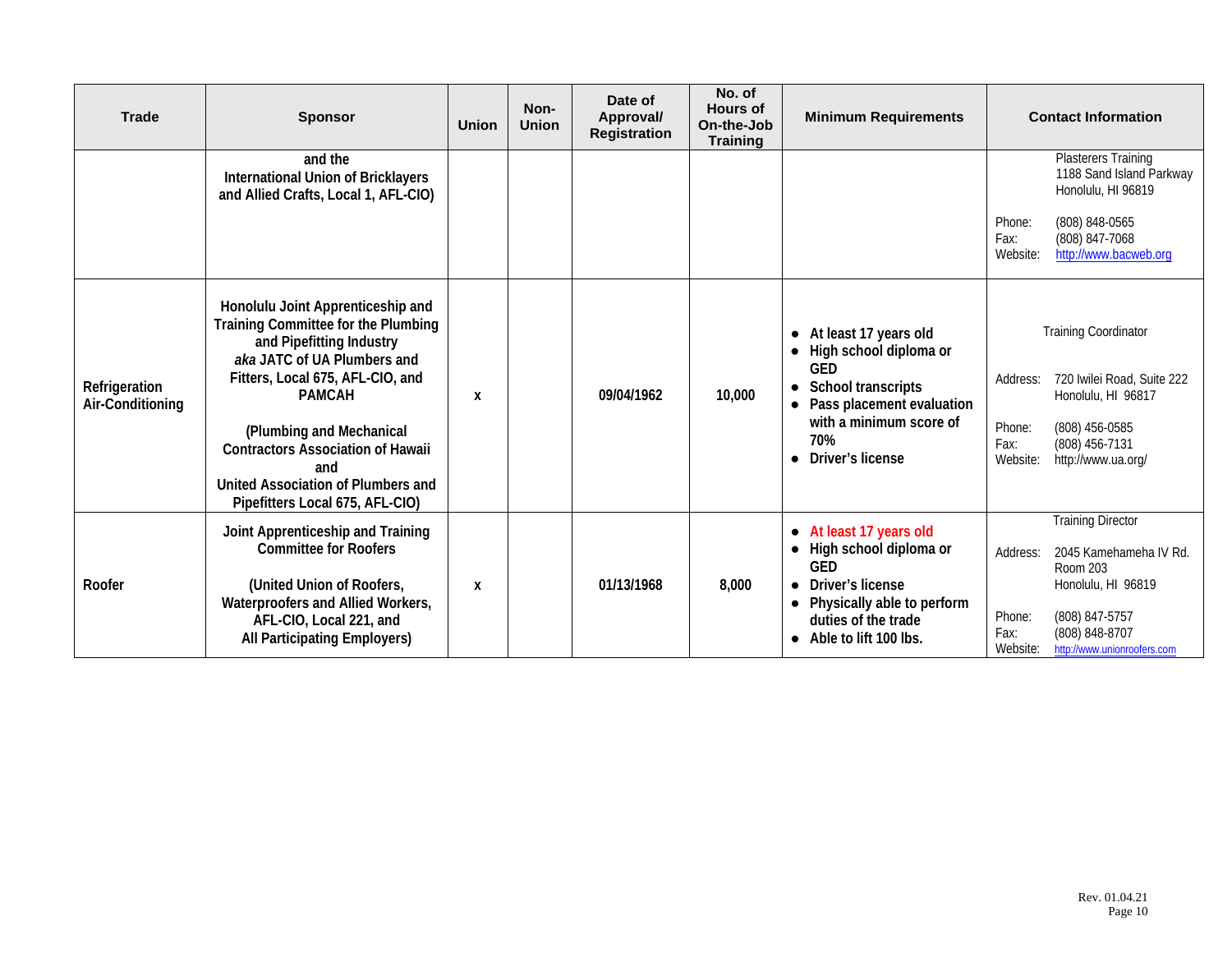| <b>Trade</b>                 | <b>Sponsor</b>                                                                                                                                                                                                                                                                                                                                   | <b>Union</b>     | Non-<br><b>Union</b> | Date of<br>Approval/<br><b>Registration</b> | No. of<br><b>Hours of</b><br>On-the-Job<br><b>Training</b> | <b>Minimum Requirements</b>                                                                                                                                                                                                                                                 | <b>Contact Information</b>                                                                                                                                                                    |
|------------------------------|--------------------------------------------------------------------------------------------------------------------------------------------------------------------------------------------------------------------------------------------------------------------------------------------------------------------------------------------------|------------------|----------------------|---------------------------------------------|------------------------------------------------------------|-----------------------------------------------------------------------------------------------------------------------------------------------------------------------------------------------------------------------------------------------------------------------------|-----------------------------------------------------------------------------------------------------------------------------------------------------------------------------------------------|
| Roofer                       | <b>Associated Builders and Contractors</b><br><b>Apprenticeship Committee</b>                                                                                                                                                                                                                                                                    |                  | X                    | 01/09/1996                                  | 7,000                                                      | • At least 18 years old<br>• Full-time employee of a<br>member company for a<br>period of not less than six<br>continuous weeks<br>• Legally able to work<br>• Physically able to perform<br>duties of the trade<br>• Pass physical examination<br>if required by Committee | Director of Training<br>1375 Dillingham Blvd.<br>Address:<br>Suite 200<br>Honolulu, HI 96817<br>(808) 845-4887<br>Phone:<br>(808) 847-7876<br>Fax:<br>Website:<br>http://www.abchawaii.org/   |
| <b>Sheet Metal</b><br>Worker | Hawaii Joint Apprenticeship<br>Committee for the<br>Sheet Metal Industry<br>(Sheet Metal Contractor's<br>Association and<br>Sheet Metal Workers'<br>International Association, Local 293)                                                                                                                                                        | X                |                      | 01/02/1958                                  | 10,000                                                     | • At least 18 years old<br>• High school diploma or<br><b>GED</b><br>• Complete industry test<br>• Driver's license<br>Physically able to perform<br>work                                                                                                                   | Apprenticeship Coordinator<br>1405 North King Street<br>Address:<br>Room 403<br>Honolulu, HI 96817<br>(808) 841-6106<br>Phone:<br>(808) 841-1842<br>Fax:<br>http://www.smwia.org/<br>Website: |
| Steamfitter/<br>Welder       | Honolulu Joint Apprenticeship and<br>Training Committee for the Plumbing<br>and Pipefitting Industry<br>aka JATC of UA Plumbers and<br>Fitters, Local 675, AFL-CIO, and<br><b>PAMCAH</b><br>(Plumbing and Mechanical<br><b>Contractors Association of Hawaii</b><br>and<br>United Association of Plumbers and<br>Pipefitters Local 675, AFL-CIO) | X                |                      | 02/05/2002                                  | 10,000                                                     | • At least 17 years old<br>• High school diploma or<br>GED<br>School transcripts<br>$\bullet$<br>• Pass placement evaluation<br>with a minimum score of<br>70%<br>• Driver's license                                                                                        | <b>Training Coordinator</b><br>720 Iwilei Road, Suite 222<br>Address:<br>Honolulu, HI 96817<br>Phone:<br>(808) 456-0585<br>(808) 456-7131<br>Fax:<br>http://www.ua.org/<br>Website:           |
| <b>Stone Mason</b>           | Joint Apprenticeship Committee for<br>Stone Mason Industry<br>(Masonry Contractors Association of<br>Hawaii and<br>Local 1 of Hawaii of the Bricklayers<br>and Allied Craftsmen International<br>Union, AFL-CIO, and<br><b>Other Signatory Employers)</b>                                                                                        | $\boldsymbol{x}$ |                      | 02/10/1964                                  | 8,000                                                      | • At least 16 years old<br>• High school graduate or<br>GED equivalent<br>• Physically able to perform<br>duties of the trade                                                                                                                                               | <b>Director of Training</b><br><b>or</b><br><b>Training Coordinator</b><br>Hawaii Masons &<br>Address:<br>Plasterers<br>Training<br>1188 Sand Island Parkway<br>Honolulu, HI 96819            |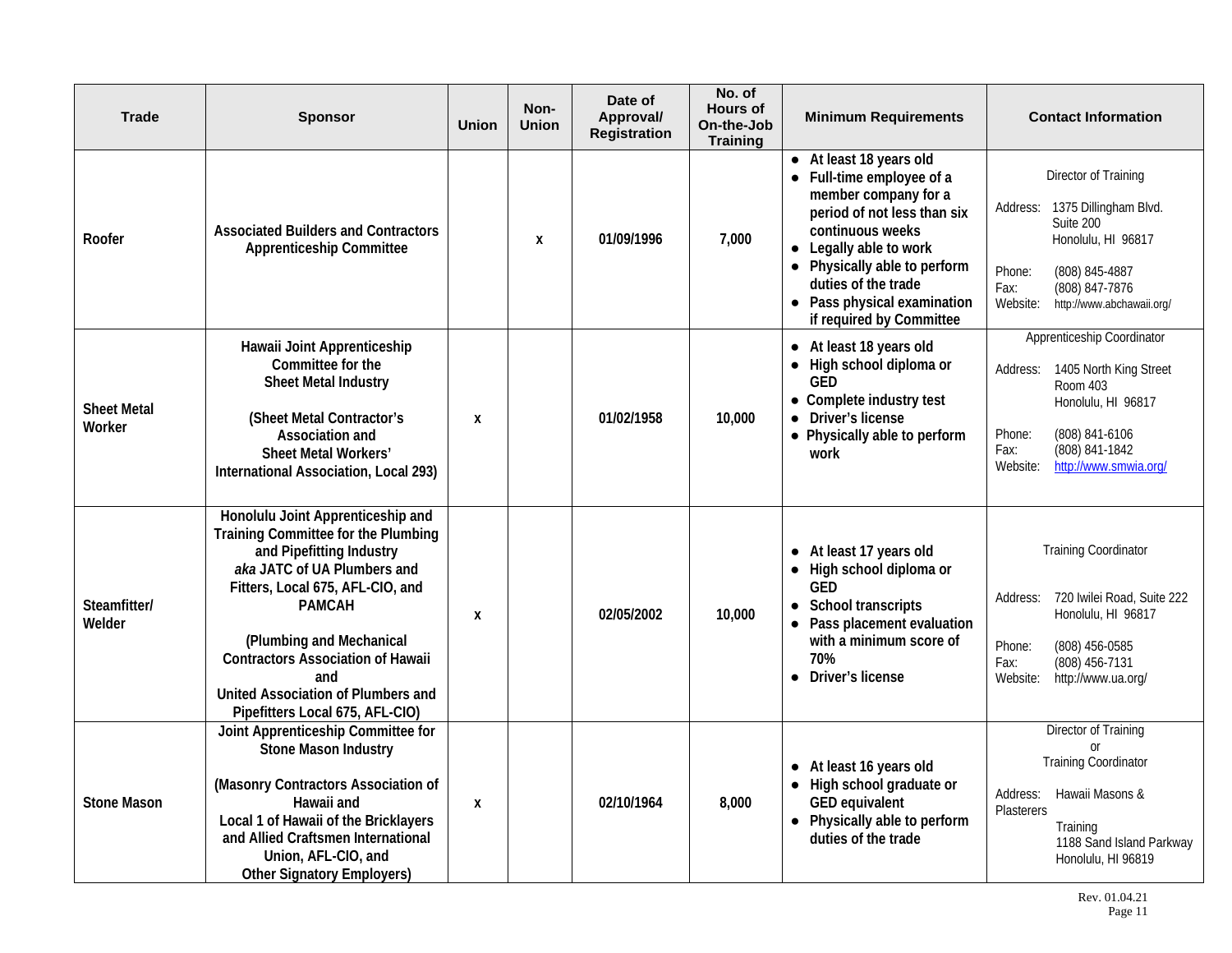| <b>Trade</b>                                             | <b>Sponsor</b>                                                                                                                                                                                                                                                 | <b>Union</b> | Non-<br><b>Union</b> | Date of<br>Approval/<br><b>Registration</b> | No. of<br><b>Hours of</b><br>On-the-Job<br><b>Training</b> | <b>Minimum Requirements</b>                                                                                                                                                                                                                                                                                                                                                                | <b>Contact Information</b>                                                                                                                                                                                                                                                 |
|----------------------------------------------------------|----------------------------------------------------------------------------------------------------------------------------------------------------------------------------------------------------------------------------------------------------------------|--------------|----------------------|---------------------------------------------|------------------------------------------------------------|--------------------------------------------------------------------------------------------------------------------------------------------------------------------------------------------------------------------------------------------------------------------------------------------------------------------------------------------------------------------------------------------|----------------------------------------------------------------------------------------------------------------------------------------------------------------------------------------------------------------------------------------------------------------------------|
|                                                          |                                                                                                                                                                                                                                                                |              |                      |                                             |                                                            |                                                                                                                                                                                                                                                                                                                                                                                            | (808) 848-0565<br>Phone:<br>(808) 847-7068<br>Fax:<br>Website:<br>http://www.bacweb.org                                                                                                                                                                                    |
| Taper                                                    | Joint Apprenticeship Committee for<br><b>Tapers</b><br>(Gypsum Drywall Contractors<br>Association of Hawaii and the<br>International Brotherhood of<br>Painters and<br><b>Allied Trades Tapers Local</b><br><b>Union 1944, AFL-CIO)</b>                        | X            |                      | 09/01/1967                                  | 8,000                                                      | • At least 18 years old<br>Physically able to perform<br>duties of the trade<br>• Driver's license<br>• High school diploma or<br>equivalent                                                                                                                                                                                                                                               | <b>Training Coordinator</b><br>2240 Young Street<br>Address:<br>Honolulu, HI 96826<br>(808) 941-0991<br>Phone:<br>(808) 946-6623<br>Fax:<br>Website:<br>http://www.dc50.org/                                                                                               |
| Telecommunication<br><b>CATV</b> Installer<br>Technician | <b>Hawaii Electricians</b><br>Joint Apprenticeship Committee<br>aka<br>Joint Apprenticeship Committee<br>for Telecommunications<br>(International Brotherhood of<br><b>Electrical Workers</b><br>Local Union 1186, AFL-CIO, and<br><b>Signatory Employers)</b> | X            |                      | 09/16/1998                                  | 6,000                                                      | • At least 18 years old<br>• High school diploma or<br>GED<br>• Complete the National Joint<br>Apprenticeship and<br><b>Training Committee Math</b><br>Course or one-year high<br>school Algebra 1<br>• Transcript of high school<br>or post high school<br>courses<br>• Pass industry aptitude test<br>to qualify for oral interview<br>Application fee (non-<br>$\bullet$<br>refundable) | Apprenticeship or Training Coordinator<br>1935 Hau Street<br>Address:<br>Room 301<br>Honolulu, HI 96819<br>(808) 847-0629<br>Phone:<br>(808) 843-8818<br>Fax:<br>Website:<br>http://www.njatc.org/                                                                         |
| <b>Tile Setter</b>                                       | Joint Apprenticeship Committee for<br><b>Tile Setters</b><br>(Tile, Marble and Terrazo<br><b>Contractors Association of Hawaii</b><br>and<br>Local 1 of Hawaii of the Bricklayers,<br>and<br>Allied Craftsmen International Union<br>of America, AFL-CIO)      | X            |                      | 06/24/1958                                  | 8,000                                                      | • At least 16 years old<br>• High school graduate or<br>GED equivalent<br>Physically able to perform<br>duties of the trade                                                                                                                                                                                                                                                                | Director of Training<br><b>or</b><br><b>Training Coordinator</b><br>Hawaii Masons &<br>Address:<br><b>Plasterers Training</b><br>1188 Sand Island Parkway<br>Honolulu, HI 96819<br>(808) 848-0565<br>Phone:<br>(808) 847-7068<br>Fax:<br>http://www.bacweb.org<br>Website: |